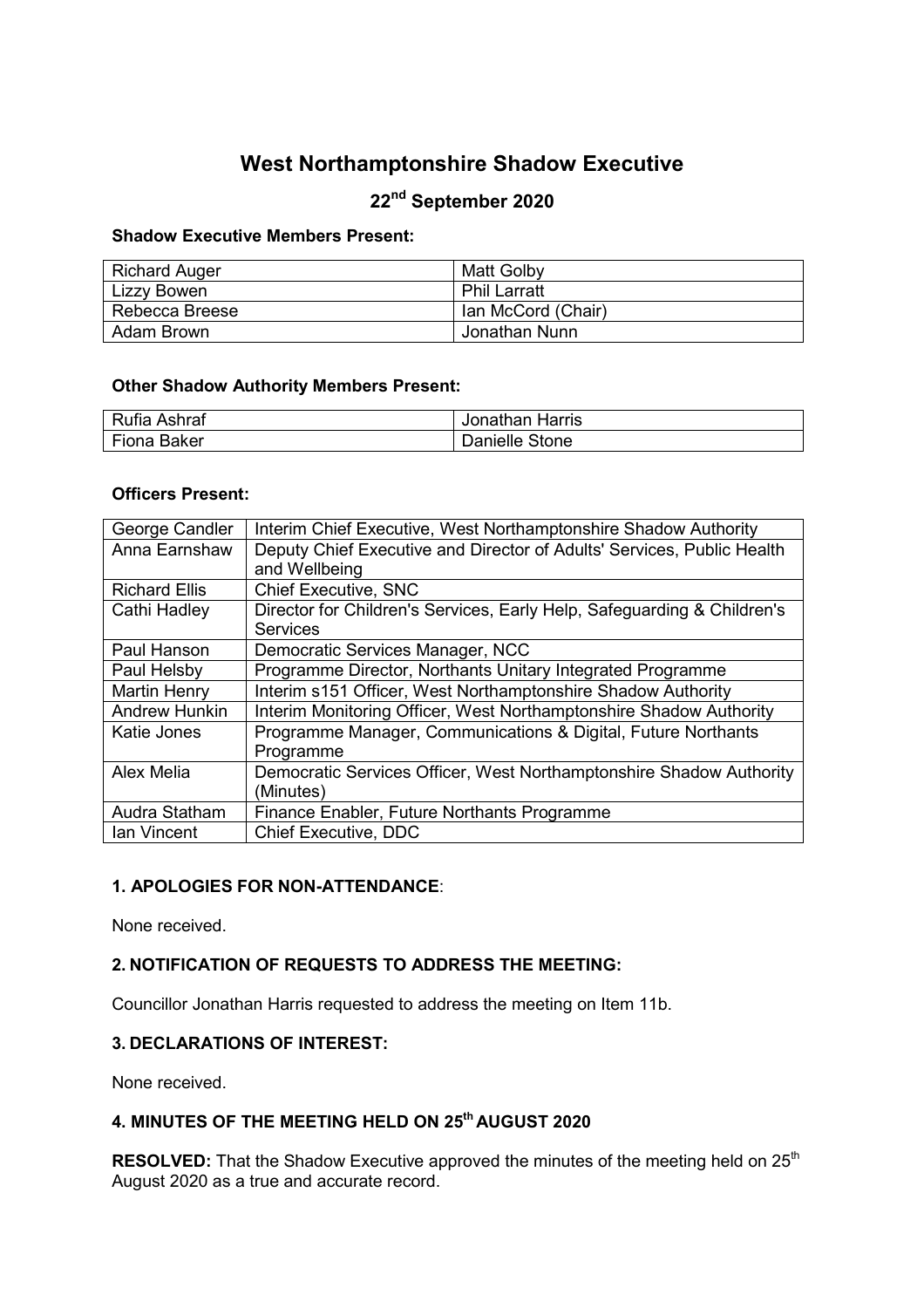### **5. ANNOUNCEMENTS**

There were none.

## **6. PROGRAMME DIRECTOR'S UPDATE**

The Programme Director, Northamptonshire Unitary Integrated Programme, introduced the report to the Shadow Executive and highlighted the salient points: 

- All new resources are now in place for the Communications and Engagement aspect of the Programme, with George Candler taking on Senior Responsible Officer duties.
- The high-level blueprints were shared with Trade Unions for comments and feedback on the  $13<sup>th</sup>$  August 2020.
- A dedicated report for West Northamptonshire on the progress of implementation planning and preparation will be introduced at the Shadow Executive meeting on the 27<sup>th</sup> October 2020.
- There are 80 requirements for day one assurance, with sub-requirements sitting below this. Work is ongoing with each of the programmes to clarify and resolve implementation issues. This will continue on a weekly basis moving forward.
- The 30 recommendations received from the Programme Health Check have been turned into an action plan, with each action being assigned an owner at senior level.
- The recruitment process for Transformation Directors has finished with appointments now made.
- The number of change champions has increased to 332. A gap analysis is underway to identify the areas in which more change champions are required.

In response to questions, the Programme Director noted that the proportional number of change champions from Northampton Borough Council is low. The recruitment process was halted due to Covid-19, but work in this area has now resumed and numbers should begin to rise. The expectation is for the change champions scheme to operate from a bottom-up perspective, giving a clear pathway in different localities from frontline staff to the Chief Executive.

In response to a further question, the Programme Director stressed the importance of putting the metrics in place to assess the ability of residents to access services in the new Authority.

The Finance Enabler, Future Northants Programme, introduced the finance monitoring report to the Shadow Executive and highlighted the salient points:

- A variance of £468,000 was noted, an increase £229,000 from the previous report.
- The variance increase is primarily a result of the opening of Oak Tree Rise for Transforming Care Clients being delayed until 2021/22.
- It was reiterated that profiling issues are causing the variance, due to the impact of Covid-19 etc., and not an inability to achieve these savings.

The recommendation was proposed and seconded. Upon the vote being taken it was:

#### **RESOLVED: That the Shadow Executive:**

- **a) Noted the high level programme delivery status;**
- **b) Noted the update on change readiness and change champion recruitment;**
- **c) Noted the communication and engagement update; and**
- **d) Noted and approved the finance monitoring report.**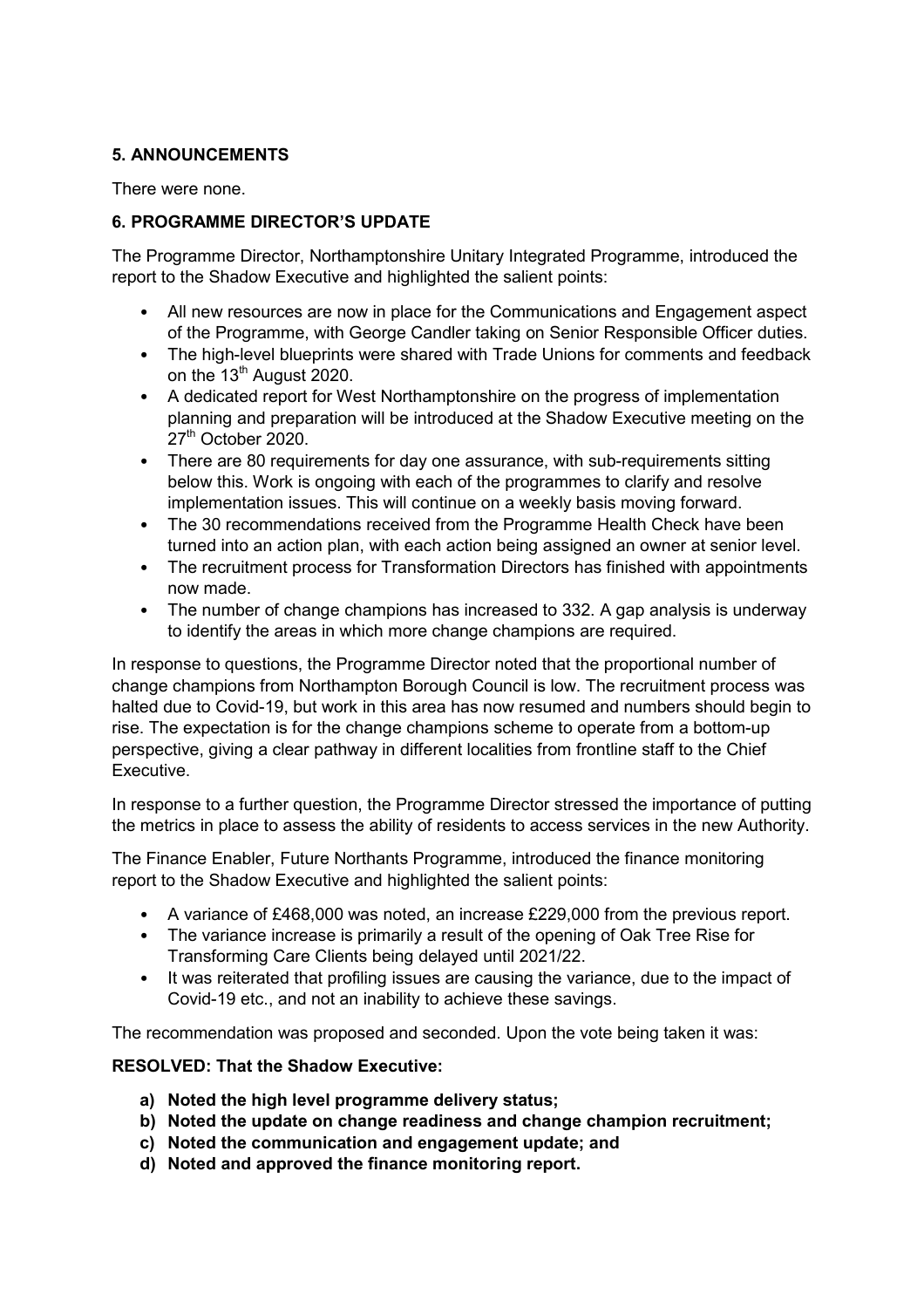# **7. ADDRESSING HEALTH INEQUALITIES**

The Deputy Chief Executive and Director of Adults' Services, Public Health and Wellbeing, introduced the report and highlighted the salient points:

- The report is related to one seen at Northamptonshire County Council's cabinet last year, regarding Public Health contracts for social wellbeing.
- This contract was due to end in March 2020, but was extended for a year to allow time to consider how the outcomes sought by Public Health around health inequalities could best be addressed.
- The extension was granted at a reduced level to maintain the organisations and contacts during this period.
- The report sets out the plan that Public Health have pursued, and is seeking endorsement to begin the tender process later in the year.
- Members were asked to note that engagement for this process, allowing partners and the public to offer feedback, is ongoing and will end on the 28<sup>th</sup> September 2020.
- There is some risk involved, as the Public Health grant has previously been utilised to fund day centre places and housing support, withdrawing this funding may create further demand on those services.
- Both the Adults service and the Chief Housing Officers Group have been engaged on how to support the prevention of homelessness going forward.

The Chair wished to clarify that the Cabinet mentioned in the recommendations is the NCC Cabinet. The Deputy Chief Executive and Director of Adults' Services, Public Health and Wellbeing, confirmed that the final specification and feedback will be given to NCC for approval to begin procurement in November 2020.

In response to a question, the Deputy Chief Executive and Director of Adults' Services, Public Health and Wellbeing, clarified that the procurement and contract to be agreed will cover the entire county of Northamptonshire. The geographical boundaries referenced in the report are based on those used by Health to plan its services. These services run nationally, and as such do not recognise Unitary boundaries in the same way that the Shadow Authority does.

The recommendation was proposed and seconded. Upon the vote being taken it was:

## **RESOLVED: That the Shadow Executive:**

- **a) Endorsed going out to tender for a new contract to address health inequalities;**
- **b) Noted that engagement is taking place from 1st to 28th September 2020 and that this feedback will be used to update Cabinet and to develop the service specification; and**
- **c) Noted that once Cabinet approval is obtained, the procurement for this new service will launch in November 2020 and the new service will start on 1st April 2021.**

## **8. DETAILED BLUEPRINT**

The Deputy Chief Executive and Director of Adults' Services, Public Health and Wellbeing, introduced the report and highlighted the salient points: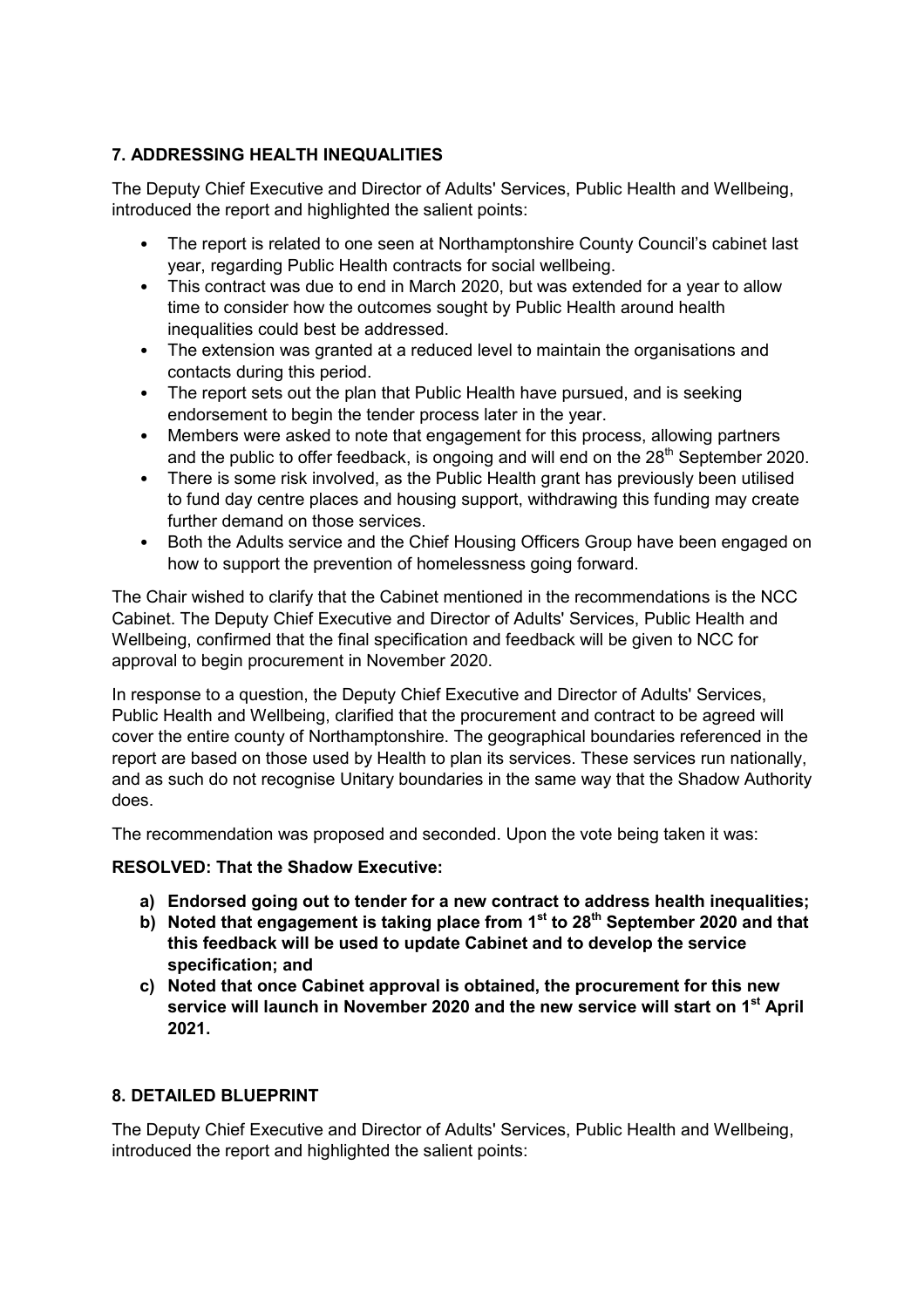- The blueprint being presented is a more detailed version of the high level blueprint previously seen by the Shadow Executive. The information within is not different, but contains added detail to provide more information on the safe and legal approach for Day One.
- The blueprint is not intended as a structure chart, it is designed to act as a starting point for further engagement.
- The large volume of work given to this blueprint has been primarily focussed on ensuring the safe and legal transfer of services to the new authority in April 2021, which has been done in the context of Covid-19.
- The detailed blueprint has a consistent format for each service area, providing staff and Trade Unions with more specific detail on the function of these services, with a focus on minimising disruption on Day One.
- Members were asked to note section 6, which covers feedback from stakeholders. Numerous briefings have been held via YouTube and an FAQ log is being developed to answer queries from staff.
- Concerns have been expressed over staffing and location issues in the new authorities. However, it was emphasised that there are currently no plans for significant redundancies. Staff and Trade Unions have been advised that there may be duplication of roles across some services, but there will also be new opportunities that arise from the restructuring process.
- Covid-19 and its consequences remain the biggest risks to the programme and its finances.

The Programme Director, Northants Unitary Integrated Programme, commented that there are approximately 130 days remaining until Vesting Day, which requires a critical path to create the two new authorities as set out in the Structural Change Order. The blueprint is presented as the general pathway to achieve this.

In response to a question, the Deputy Chief Executive and Director of Adults' Services, Public Health and Wellbeing, confirmed that there was sufficient time to carry out due diligence on the disaggregation of staff. Engagement with staff and the Trade Unions is ongoing, with an emphasis on providing stability and excitement for the new West Northamptonshire Authority being built.

The Chair offered thanks for the hard work of those involved in producing the detailed blueprint, adding that there is further detail still to come. It was also noted that there may have to be some flexibility on the ambitions for the new authority, as dealing with Covid-19 will remain the priority.

The recommendation was proposed and seconded. Upon the vote being taken it was:

## **RESOLVED: That the Shadow Executive:**

- **a) Noted the content of the detailed blueprint which sets out more detail of how services will operate and the design principles that will underpin their future operation and service to stakeholders;**
- **b) Noted the key elements of service functions that we plan to transform and improve in the functions and services (the ''plus);**
- **c) Noted the key activities that will be undertaken in each area during the first year of the new Council;**
- **d) Noted the high level feedback from the initial detailed blueprint briefings with staff, unions and members; and**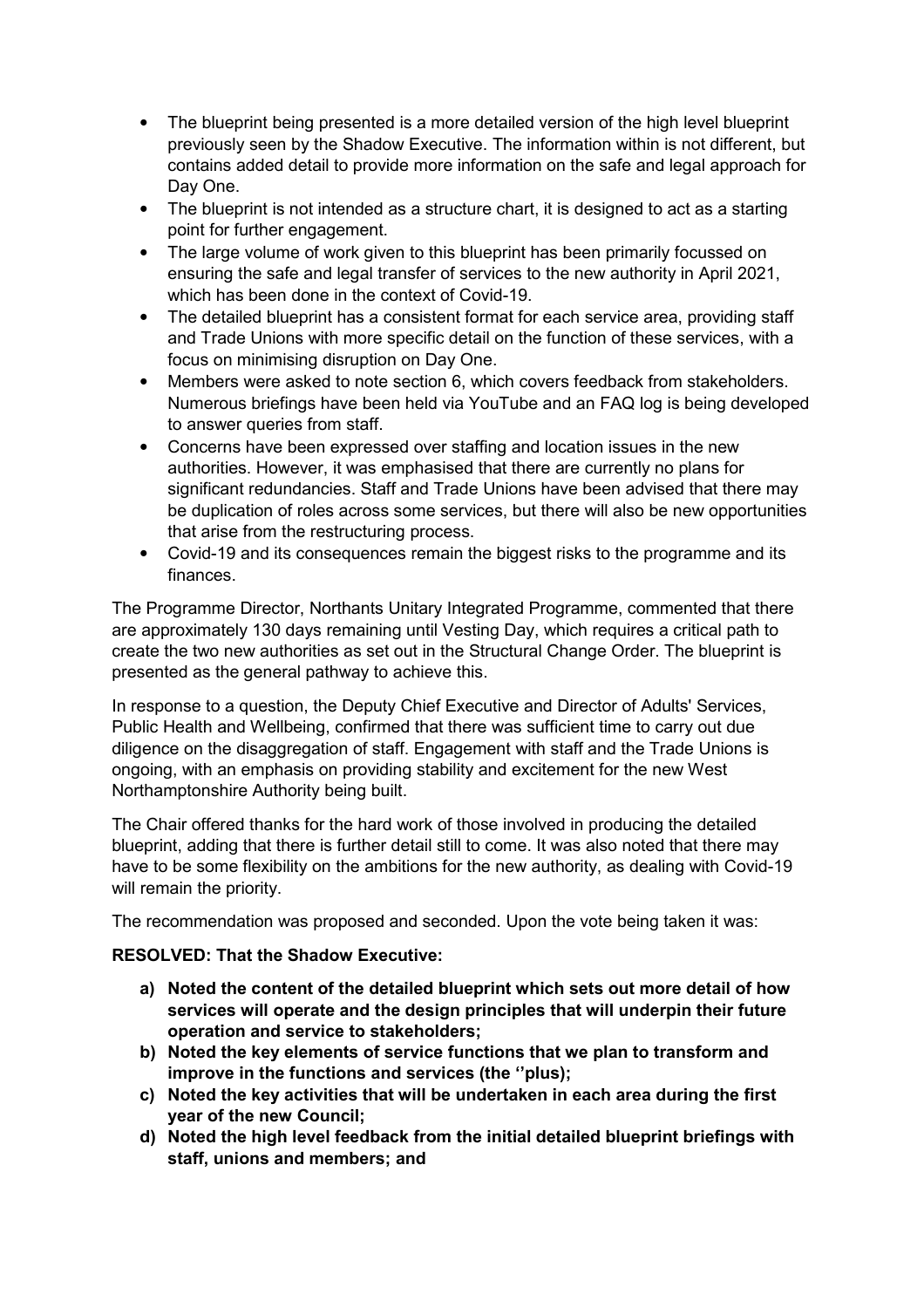**e) Adopted the detailed blueprint as the basis of day one functional design, subject to the identification of any further agreed opportunities to transform and improve service areas during the remaining months leading up to Vesting Day on 1st April 2020.** 

## **9. SAFEGUARDING ADULTS OPTIONS PAPER**

The Deputy Chief Executive and Director of Adults' Services, Public Health and Wellbeing, introduced the report and highlighted the salient points:

- The purpose of the report is to bring forward a recommendation for the Adult Safeguarding Board and its future constitution. The new authorities are obligated to establish a board of this type under the Care Act 2014.
- The recommendation is for the Shadow Executive to establish a single strategic safeguarding partnership to provide support to both the North and West Northamptonshire Authorities on Day One.
- The alternative is to create two separate boards moving forward, an option which was considered as set out in the report.
- It was noted that maintaining a single board is considered to constitute best practice and would maintain continuity and certainty for partners, but would not interfere with individual unitary arrangements.
- There is a further consideration regarding alignment with a single Children's Safeguarding Partnership Board, which will be recommended at Item 10.
- Member engagement will be built into the terms of reference of the board.

In response to a question from the Chair, The Deputy Chief Executive and Director of Adults' Services, Public Health and Wellbeing, confirmed that if either the North or West Northamptonshire Authority wished to establish a separate Adults Safeguarding Board, the establishment of a single board would not prevent this.

Members of the Shadow Executive commented as follows:

• Concerns were expressed that establishing a single Adults Safeguarding Board would run contrary to the path being followed by other services: to create two separate sovereign bodies for the North and West authorities where possible.

In response to questions, the Deputy Chief Executive and Director of Adults' Services, Public Health and Wellbeing, noted that the national trend is to maintain integrated boards, which allows for more efficient regional coordination and intelligence sharing. Members also commented that the future West Northamptonshire Authority will have closer links to Milton Keynes than the East Midlands region to which it will likely be associated. In response, the Deputy Chief Executive and Director of Adults' Services, Public Health and Wellbeing clarified that Milton Keynes is considered part of the East Midlands region, along with the future Adults Safeguarding Board.

The Chair proposed adding a third recommendation, to endorse a review of the arrangement following a full year of the full West Northamptonshire Unitary Authority being in operation.

The recommendation was proposed and seconded. Upon the vote being taken it was:

#### **RESOLVED: That the Shadow Executive:**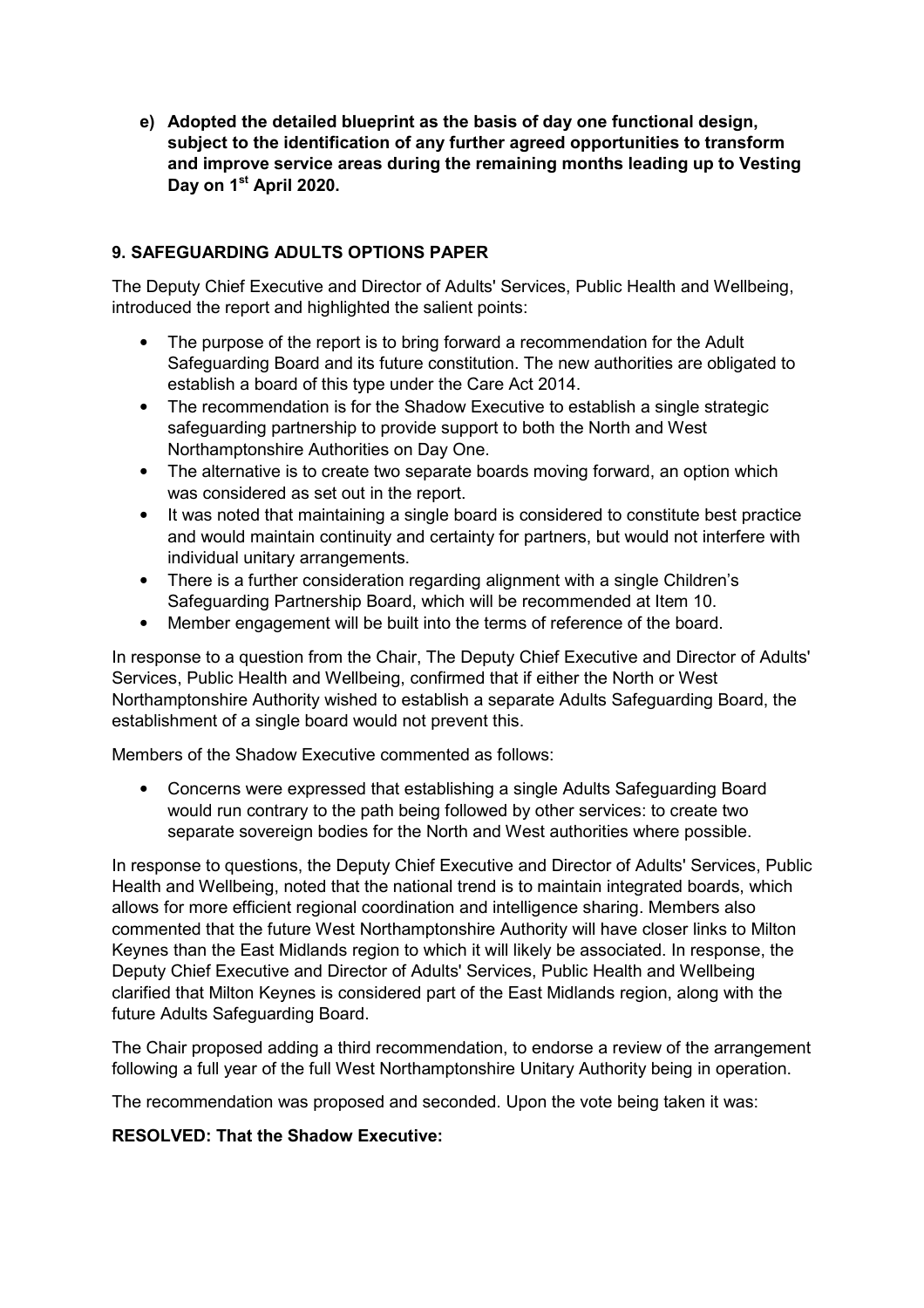- **a) Endorsed the establishment of one single Safeguarding Adults Board which would encompass North and West Northamptonshire Unitary Authorities;**
- **b) Endorsed the creation of one system-wide Chief Officer post to support the Board and to provide professional advice and guidance to the DASS in each Unitary Authority; and**
- **c) Endorsed that the West Northamptonshire Authority should review the arrangement after 12 months of operation.**

## **10. NORTHAMPTONSHIRE SAFEGUARDING CHILDREN'S PARTNERSHIP**

The Director for Children's Services, Early Help, Safeguarding & Children's Services introduced the report and highlighted the salient points:

- This report is similar in nature to the Adults Safeguarding Options Paper presented at Item 9, therefore the recommendation is to have a single board across the two Unitary Authorities, hosted in North Northamptonshire.
- The prospect of having two separate boards was discussed. However, maintaining continuity through a single board was considered the best option.
- The single NSCP has been designed as mechanism for shared learning across the Unitary Authorities, with one point of contact for scrutiny. It was noted that duplicating the arrangements would incur further costs.
- Maintaining and strengthening effective partnerships with other boards in the East Midlands region is a key aim moving forward.

Members of the Shadow Executive commented as follows:

- It was suggested that, considering the upcoming establishment of the Children's Trust, maintaining a single NCSP is the logical step.
- Members were asked to note that the desired outcome for Children's Services is stability and not the serving of ideological interests.

The recommendation was proposed and seconded. Upon the vote being taken it was:

## **RESOLVED: That the Shadow Executive:**

- **a) Endorsed continuing with a single NSCP from 1st April 2021.**
- **b) Endorsed agreeing a hosted model for the NSCP business support office to be located with the Joint Director of Children's Services in North Northamptonshire Council.**

## **11a) MOTION SUBMITTED BY COUNCILLOR ZOE SMITH**

The motion stood referred to the Shadow Executive.

''Our Sovereign Councils have agreed there is a climate emergency. As the shadow successor authority, we have agreed a task and finish environment group to advise on the way forward. We call on this group to consider:

- How best to draw on the knowledge, expertise and commitment of climate emergency groups;
- How to engage all partners in this issue; and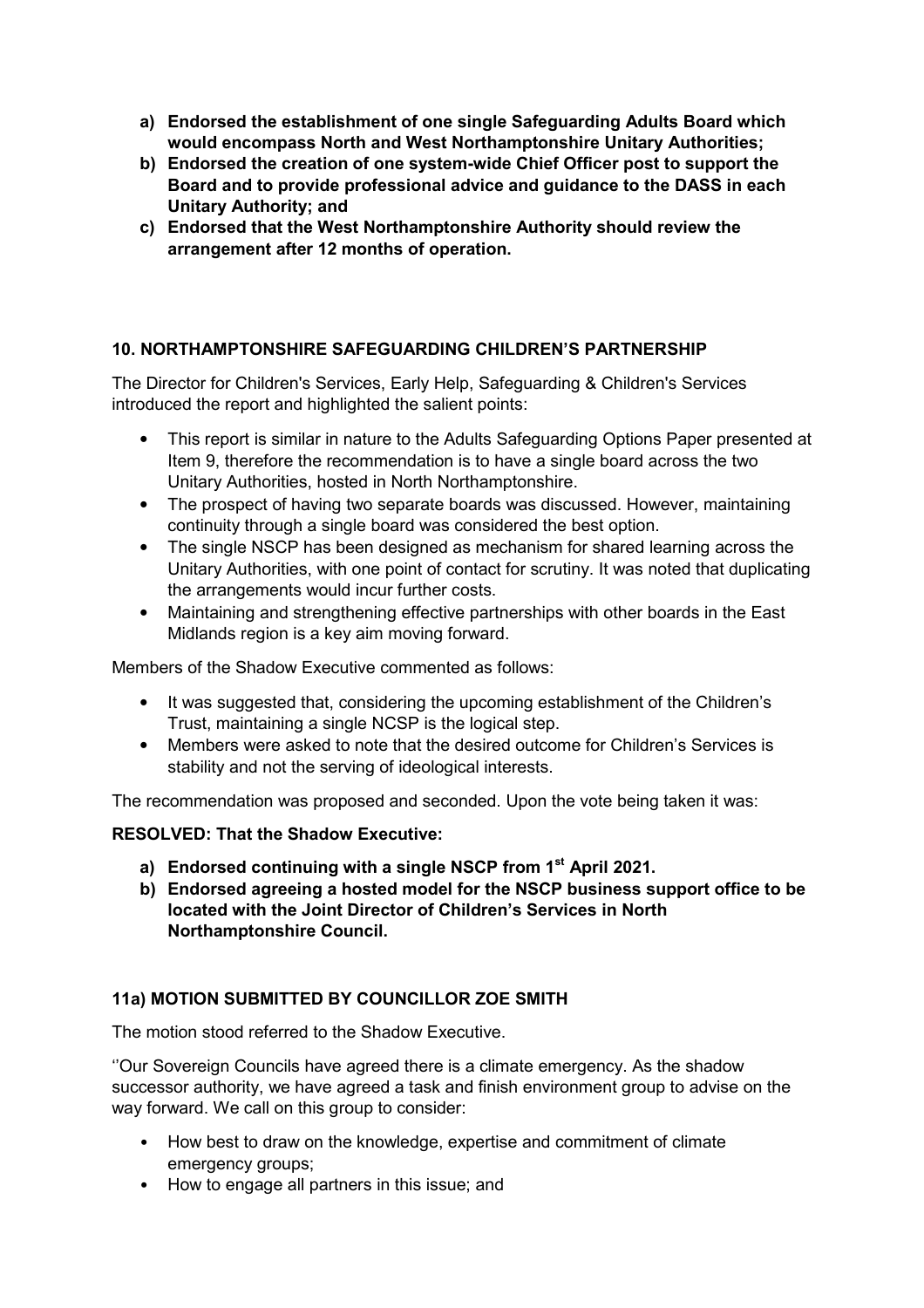• How to put the climate emergency on everyone's agenda and in everyone's work plan.''

Councillor Brown proposed an amendment and highlighted the salient points:

- South Northamptonshire Council has not declared a climate emergency, therefore the wording of the first sentence has been changed to reflect this.
- The first recommendation has been simplified to draw on relevant expertise irrespective of the source.
- The second recommendation has been altered to now refer to engaging relevant partners, rather than all partners, as this will be impracticable.
- A list of key partners is being created to inform the work of the Environment Task & Finish Group moving forward.
- The third recommendation has been amended to reflect the wording of the first point.
- Members were asked to note that none of the amendments constituted a political stance, and minor alterations to wording were made for consistency purposes.
- It was noted that all of the work being undertaken by the Environment Task & Finish Group is designed to ensure that the future West Northamptonshire Council considers environmental matters in all of its work.

Councillor Larratt seconded the amendment. Upon the vote being taken it was:

### **RESOLVED: That the Shadow Executive amended the motion as referred. The motion now to read:**

**''Some of our Sovereign Councils have agreed there is a climate emergency. As the shadow successor authority, we have agreed a task and finish environment group to advise on the way forward. We call on this group to consider:** 

- **how best to draw on the knowledge, expertise and commitment of members of the public;**
- **how to engage relevant partners in this issue; and**
- **how to put environmental matters on everyone's agenda and in everyone's work plan.''**

## **11b) MOTION SUBMITTED BY COUNCILLOR JONATHAN HARRIS**

The motion stood referred to the Shadow Executive.

''The recent decision by NCC to go ahead with arranging and awarding the Highways Maintenance Contract is premature. The new West Northamptonshire Council should make these decisions as the contract need not start until 2022 and its impact will be felt for years to come. This Shadow Council is asked, therefore, to request that NCC does not adopt a new Highways Maintenance Contract covering West Northamptonshire and that approval of any contract is deferred until it can be considered by the new West Northamptonshire Council in 2021 and as part of that process, the option of bringing the maintenance work inhouse is thoroughly assessed.''

Councillor Harris proposed the motion and highlighted the salient points:

• Concerns were expressed over the outlay of £1,400,000 of taxpayer money on a tendering process to guide the thinking of the Unitary Authority.